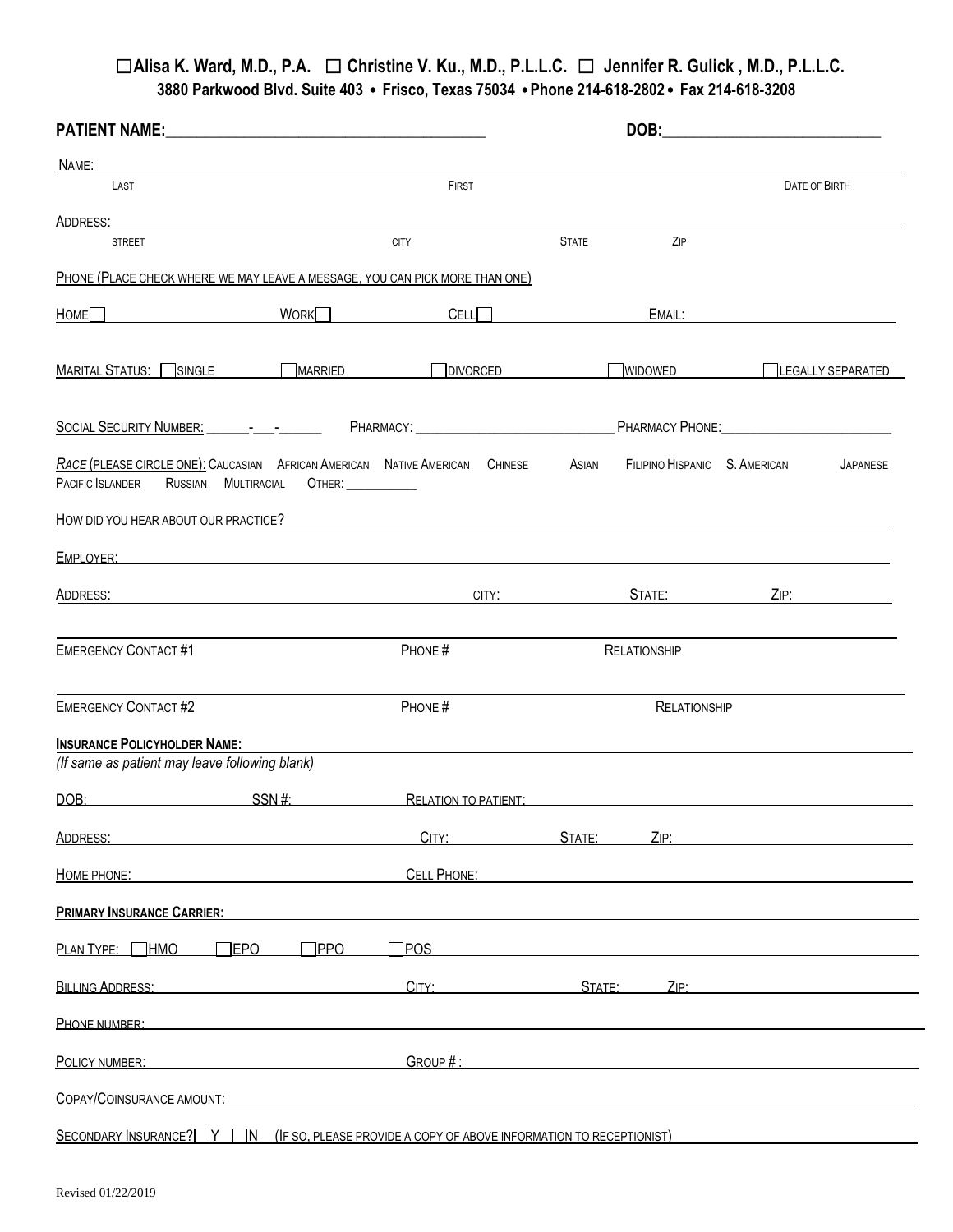**PATIENT NAME:** The contract of the contract of the contract of the contract of the contract of the contract of the contract of the contract of the contract of the contract of the contract of the contract of the contract o

# **Appointment Policy**

We value our patients and the time we spend with each of you and we would like to set aside appointments that work well for your schedule. If there is a conflict with your scheduled appointment time, we ask that you call the office 24 hours in advance to cancel or reschedule your appointment. *Appointments cancelled without a 24 hours advance notice will be charged \$25. If you miss more than 3 scheduled appointments, you may be dismissed from the practice.*

# **HIPAA (Health Insurance Portability and Accountability Act)**

I have been given a secure a copy of your Notice of Privacy Practices, which contains a more complete description of the uses and disclosures of my protected health information and my rights under HIPAA. I understand that you reserve the right to change the terms of this notice from time to time and that I may contact you at any time to obtain the most current copy of this notice.

# **Clarification of Medical Visits**

In our office, we want to put the patient first by providing outstanding medical care. In order for us to do this, we want to make sure our patients understand our policy for billing your medical visits. If you are scheduled to come in for your annual well woman exam, the doctors will only discuss details or perform services regarding that visit. If there are other medical issues that you would like to discuss that is not considered part of an annual well woman exam, we ask that you schedule another appointment.

If you have an emergent problem, we will address that problem and you will need to reschedule your annual well woman exam. If the problem visit and annual well woman exam is done on the same day, you will be billed for each service separately. Depending on your insurance benefits, you may be held responsible for any out of pocket expenses associated with both services.

If you have any questions or concerns regarding these policies, please ask our staff.

# **Policy on Insurance Coverage**

We are enrolled in numerous insurance programs. While we are pleased to be able to provide this service to you, it is extremely difficult for us to keep track of all the individual requirements of each plan. Each one has different stipulations and restrictions. Even within the same insurance company, the plans differ depending upon what type of contract your employer has negotiated. Your medical insurance is a benefit that your employer provides for you or you purchase for yourself.

During the course of treatment, charges will be accumulated and routinely filed with your insurance company. Charges not covered by your insurance, such as, copays, deductibles and co-insurance will be your responsibility and are due at the time of service.

Understanding your benefits can be confusing and we will do our best to assist you in this area, but keep in mind we have limited access to your medical benefits. Your employer or you have chosen this plan and benefits, not your physician. If YOU do not inform us of any special requirements in your contract, and we subsequently order services, such as labs,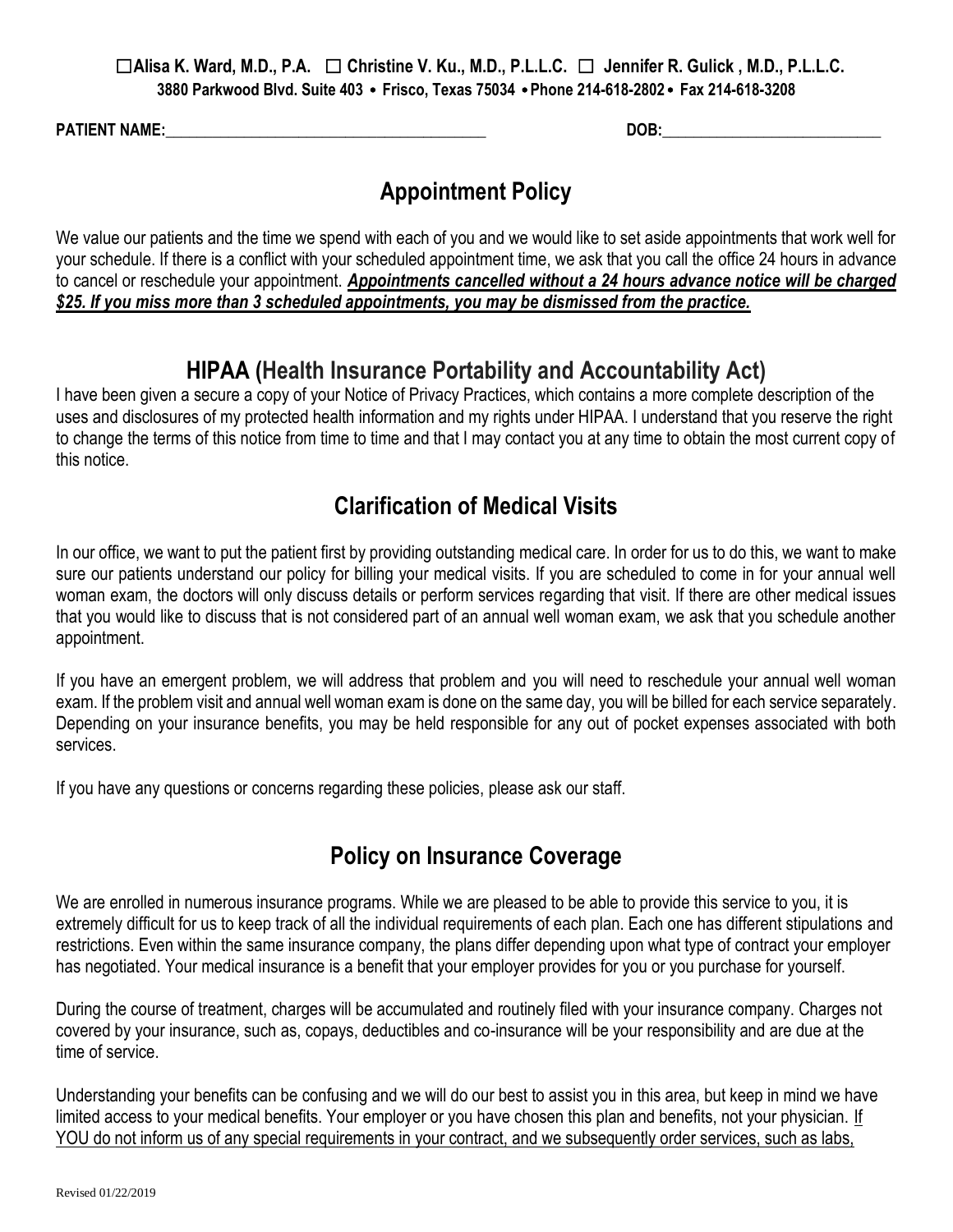**PATIENT NAME:** The contract of the contract of the contract of the contract of the contract of the contract of the contract of the contract of the contract of the contract of the contract of the contract of the contract o

pathology or hospitalization, that are not covered, we or the selected medical facility will have no choice but to bill YOU directly for those charges.

Your *insurance company will never guarantee your benefits* to you or to this office. That is why we can only estimate your portion. Regardless of what we calculate as your medical plan benefit, ultimately *YOU are responsible for the TOTAL cost of your medical treatment.* If you are unable to pay the estimated portion for your appointment today we will be happy to reschedule it to a later date.

If your insurance company requires a "referral" from your primary care physician, you will be responsible for contacting your primary care physician for the referral (this is the patient's responsibility NOT the responsibility of this office).Treatment rendered by this office without the required referral will serve as your consent for treatment not covered by insurance, and will be payable by you. If we are contracted with your insurance company, your appointment will be rescheduled until a referral can be obtained.

### **Please check the appropriate boxes:**

- $\Box$  I certify that I have **no insurance** and will be solely responsible for payment in full. (Payment is expected at the time of service)
- $\Box$  I certify that the insurance reported to this office is a complete and current listing. I understand the office will not submit a claim for any insurance not reported at the time of service.
- $\Box$  **I DO NOT** have any other insurance coverage other than that which has been provided upon submission of this authorization.

### **\*\*\* You are responsible for providing the correct information regarding which insurance is PRIMARY and SECONDARY. \*\*\***

I have read and understood the office policy stated above and agree to accept responsibility as described.

 $\overline{\phantom{a}}$  , and the contract of the contract of the contract of the contract of the contract of the contract of the contract of the contract of the contract of the contract of the contract of the contract of the contrac

Signature of Patient/Guardian Date

\_\_\_\_\_\_\_\_\_\_\_\_\_\_\_\_\_\_\_\_\_\_\_\_\_\_\_\_\_\_\_\_ Printed Name of Guardian if under 18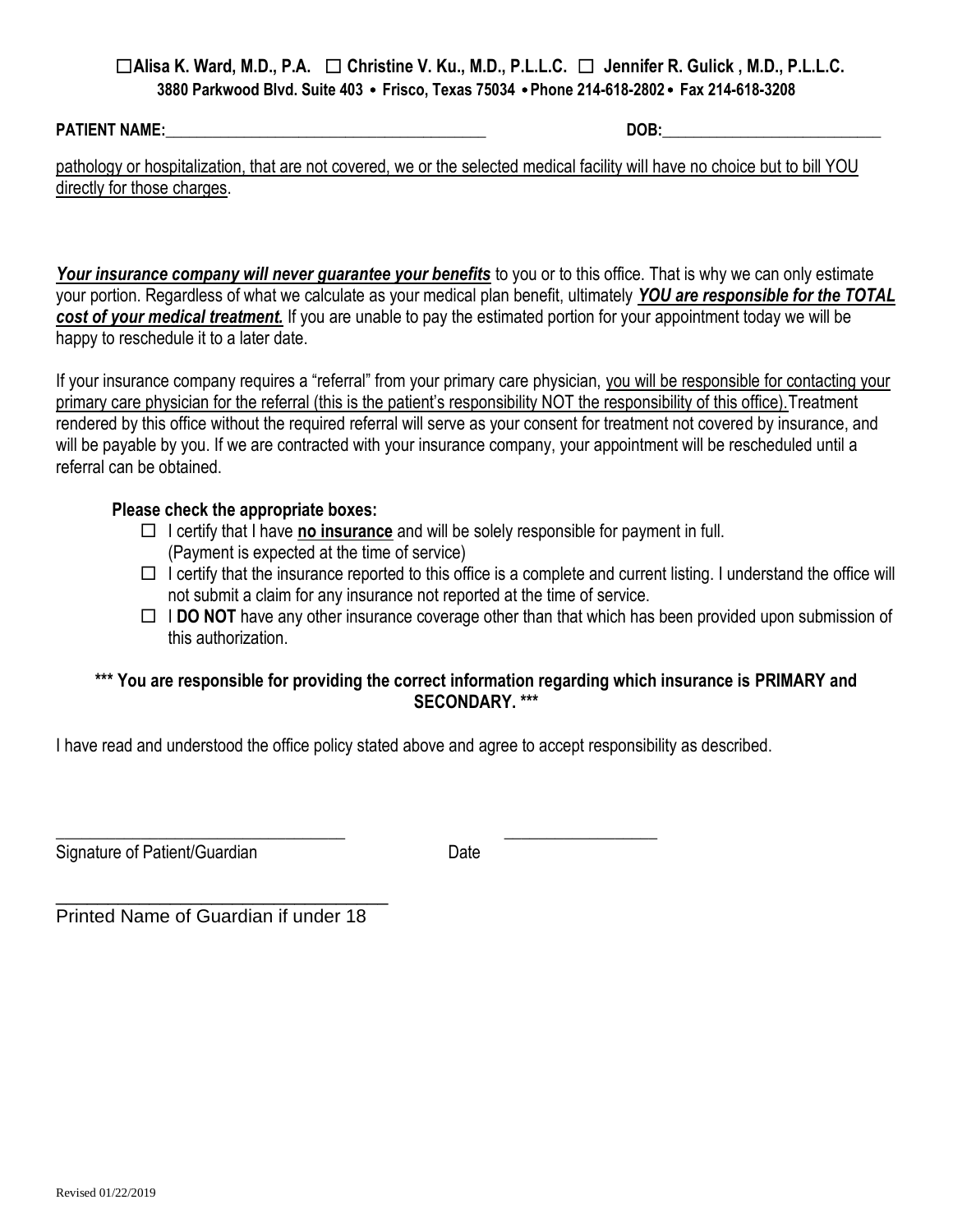**PATIENT NAME:** The contract of the contract of the contract of the contract of the contract of the contract of the contract of the contract of the contract of the contract of the contract of the contract of the contract o

# **Consent to Treat Patient**

I, \_\_\_\_\_\_\_\_\_\_\_\_\_\_\_\_\_\_\_\_\_\_\_\_\_\_\_\_\_\_\_\_\_ (name of patient) have an appointment for an examination and treatment and I give permission to be examined and treated by the following physician.

☐ **Alisa K. Ward, M.D., P.A.** ☐ **Christine V. Ku., M.D., P.L.L.C.** ☐ **Jennifer R. Gulick, M.D., P.L.L.C.**

#### **PLEASE INITIAL EACH OF THE FOLLOWING SECTIONS TO ACKNOWLDEGE YOU HAVE READ THE INFORMATION AND SIGN BELOW:**

#### **\_\_\_\_\_\_\_ Assignment of Benefits:**

By signing this form, you authorize payment of medical benefits, including private insurance benefits, directly to Alisa K. Ward, M.D., P.A., Christine V. Ku, M.D., P.L.L.C., and Jennifer Gulick, M.D., P.L.L.C. Authorization is hereby granted to release information contained in my medical record as may be necessary to process and complete your insurance claim. The duration of this consent is definite and continues until revoked in writing

#### \_\_\_\_\_\_\_ **Acknowledgement of Receipt of Notice of Health Information Practices**

The Health Insurance Portability and Accountability Act (HIPAA) is a federal government regulation designed to ensure that you are aware of your privacy rights and of how your medical information can be used by our staff in providing and arranging your medical care. Alisa K. Ward, M.D., P.A., Christine V. Ku, M.D., P.L.L.C.,and Jennifer Gulick, M.D., P.L.L.C. are furnishing you with the attached notice, which provides information about how our office may use and/or disclose protected health information about your for treatment, payment, health care operations and as otherwise allowed by law. By signing this form, you acknowledge that you have received a copy of this office's notice of Health Information Practices.

#### \_\_\_\_\_\_\_ **Acknowledgement of Receipt of Notice of Office Policies and Procedures**

Alisa K. Ward, M.D., P.A., Christine V. Ku, P.L.L.C., and Jennifer Gulick, M.D., P.L.L.C. are furnishing you with the attached notice, which provides information regarding our office protocols and policies which we have developed in order to optimize our ability to deliver you care. By signing this form, you acknowledge that you have received a copy of our office policies.

SIGNATURE OF PATIENT OR LEGAL REPRESENTATIVE: **Date:** Date: Date: Date:

|                                                                                                                     | <b>Consent to Treat a Minor</b>                                      |                    |
|---------------------------------------------------------------------------------------------------------------------|----------------------------------------------------------------------|--------------------|
|                                                                                                                     | (name of minor) has an appointment for examination and treatment. I, |                    |
|                                                                                                                     | (parent/legal guardian) give permission for                          | (name of minor) to |
| be examined & treated by the following physician.                                                                   |                                                                      |                    |
|                                                                                                                     |                                                                      |                    |
| $\Box$ Alisa K. Ward, M.D., P.A., $\Box$ Christine V. Ku., M.D., P.L.L.C. $\Box$ Jennifer R. Gulick, M.D., P.L.L.C. |                                                                      |                    |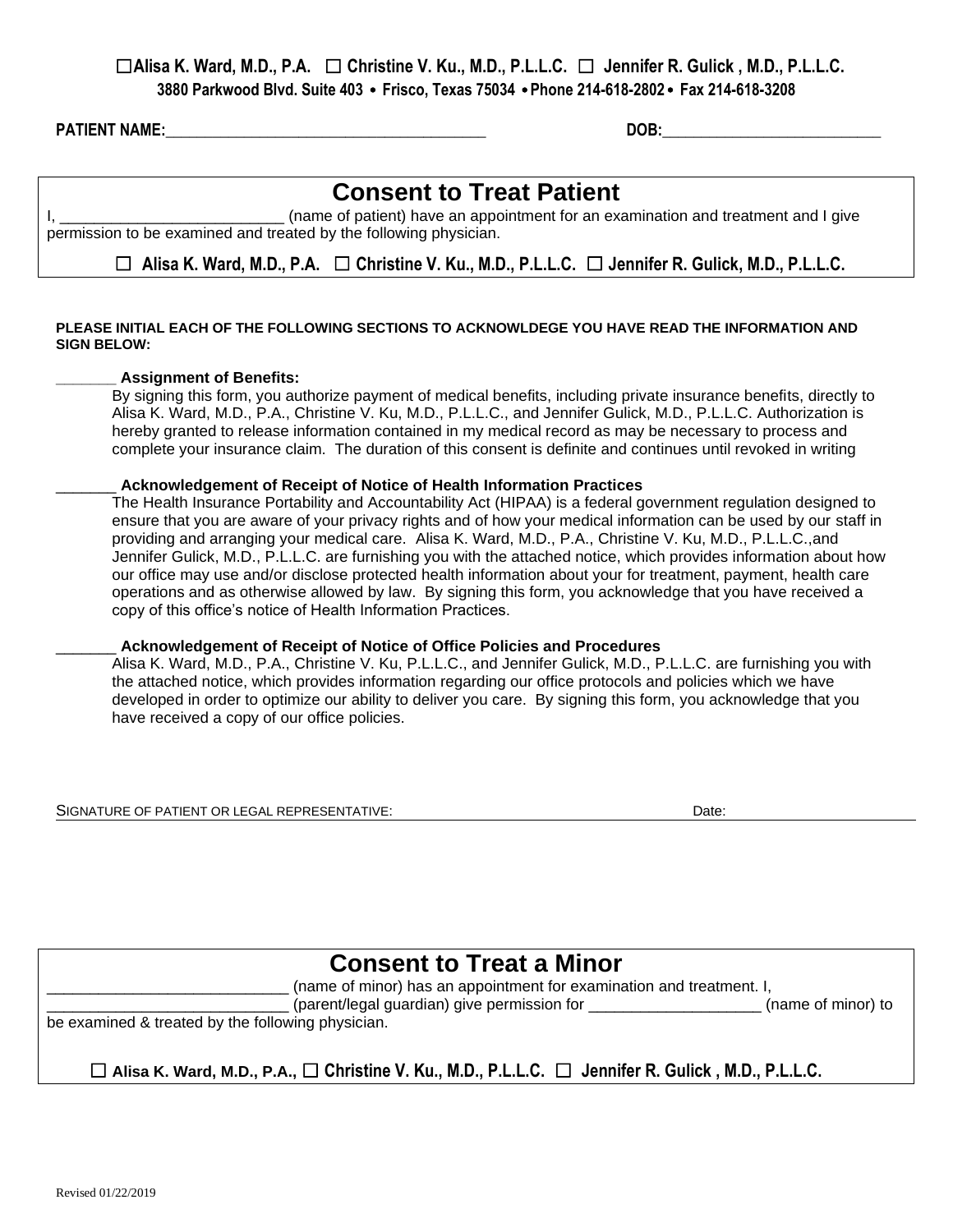**PATIENT NAME:\_\_\_\_\_\_\_\_\_\_\_\_\_\_\_\_\_\_\_\_\_\_\_\_\_\_\_\_\_\_\_\_\_\_\_\_\_\_\_\_\_ DOB:\_\_\_\_\_\_\_\_\_\_\_\_\_\_\_\_\_\_\_\_\_\_\_\_\_\_\_\_**

## **PHYSICIAN OWNERSHIP DISCLOSURE FORM**

During the course of your physician/patient relationship with Dr. Jennifer Gulick or Dr. Alisa Ward, they may refer you to Baylor Medical Center in Frisco. The address of the hospital is 5601 Warren Parkway, Frisco TX 75034.

In connection with any referral the hospital, you are hereby advised that Dr. Jennifer Gulick and Dr. Alisa Ward have an investment interest in the Hospital.

This information is being provided to you to help you make an informed decision about your health care. You have the right to choose your healthcare provider. You have the option of obtaining healthcare ordered by your physician at a different facility other than Baylor Medical Center in Frisco. You will not be treated differently by your physician or Baylor Medical Center in Frisco if you choose to use a different facility. If desired, your physician can provide information about alternative providers.

**By signing below, you acknowledge that should you be referred to the Hospital, your signature below evidences your informed decision to decline the option to have your health care provided at another health care facility.** 

**Date\_\_\_\_\_\_\_\_\_\_\_\_\_\_\_\_\_\_\_\_\_\_** 

**Patient Signature\_\_\_\_\_\_\_\_\_\_\_\_\_\_\_\_\_\_\_\_\_\_\_\_\_\_\_\_\_\_\_\_\_\_\_\_\_\_\_\_\_\_\_\_\_\_\_\_\_** 

Patient Printed Name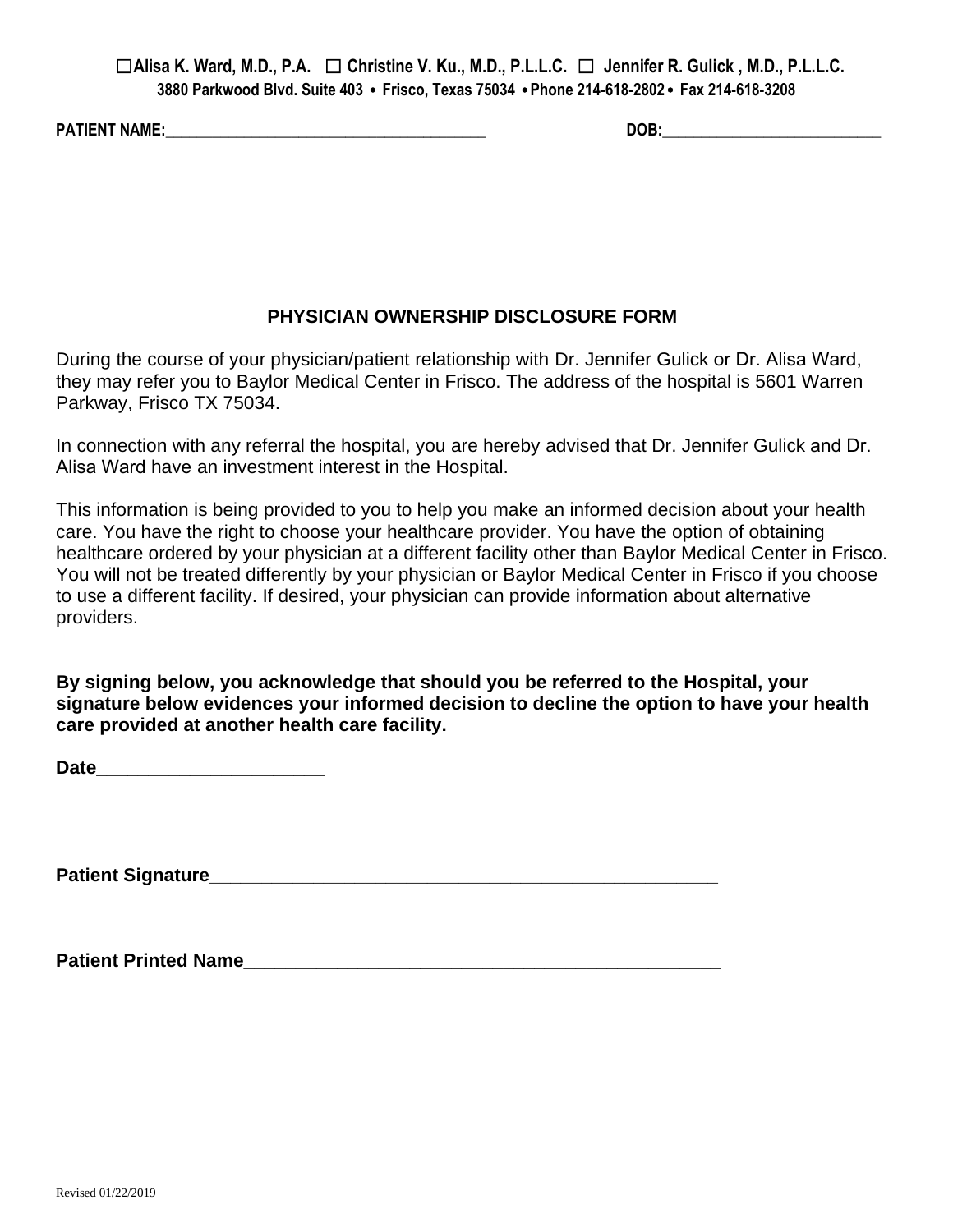| <b>GENESCREEN</b><br><b>GENETIC COUNSELING</b>                                                                 | <b>FAMILY HISTORY QUESTIONNAIRE</b> |
|----------------------------------------------------------------------------------------------------------------|-------------------------------------|
| PATIENT INFORMATION                                                                                            |                                     |
| Patient Name: 1990 and 200 and 200 and 200 and 200 and 200 and 200 and 200 and 200 and 200 and 200 and 200 and |                                     |
| Are you adopted? No ____________ Yes ________                                                                  |                                     |
|                                                                                                                |                                     |

#### FAMILY HISTORY

*Please make below if there is a personal or family history of any of the following cancers. If yes, then indicate family relationship in the appropriate column.*

|                                                                                                     |             |                 | Family              | <b>Family</b>        |
|-----------------------------------------------------------------------------------------------------|-------------|-----------------|---------------------|----------------------|
| <b>Cancer Type</b>                                                                                  | <b>Self</b> | <b>Siblings</b> | <b>Member</b>       | <b>Member</b>        |
|                                                                                                     |             |                 | <b>Mothers Side</b> | <b>Father's Side</b> |
| <b>Bone Cancer</b>                                                                                  |             |                 |                     |                      |
| <b>Breast Cancer - Male</b>                                                                         |             |                 |                     |                      |
| <b>Breast Cancer Before Age 60</b>                                                                  |             |                 |                     |                      |
| <b>Colorectal Cancer Before Age 50</b>                                                              |             |                 |                     |                      |
| Melanoma + Another Cancer Discussed in this                                                         |             |                 |                     |                      |
| Form                                                                                                |             |                 |                     |                      |
| Melanomas in an individual - Two or More                                                            |             |                 |                     |                      |
| <b>Ovarian Cancer</b>                                                                               |             |                 |                     |                      |
| <b>Pancreatic Cancer</b>                                                                            |             |                 |                     |                      |
| Soft Tissue Cancers (fat, muscle, nerves, fibrous,<br>tissues, blood vessels, or deep skin tissues) |             |                 |                     |                      |
| Stomach, Kidney/Urinary Tract, Brain or Small<br><b>Bowel Cancer</b>                                |             |                 |                     |                      |
| <b>Uterine Cancer Before Age 50</b>                                                                 |             |                 |                     |                      |
| Other Cancer: Please List Any That Have Not Been<br>Mentioned.                                      |             |                 |                     |                      |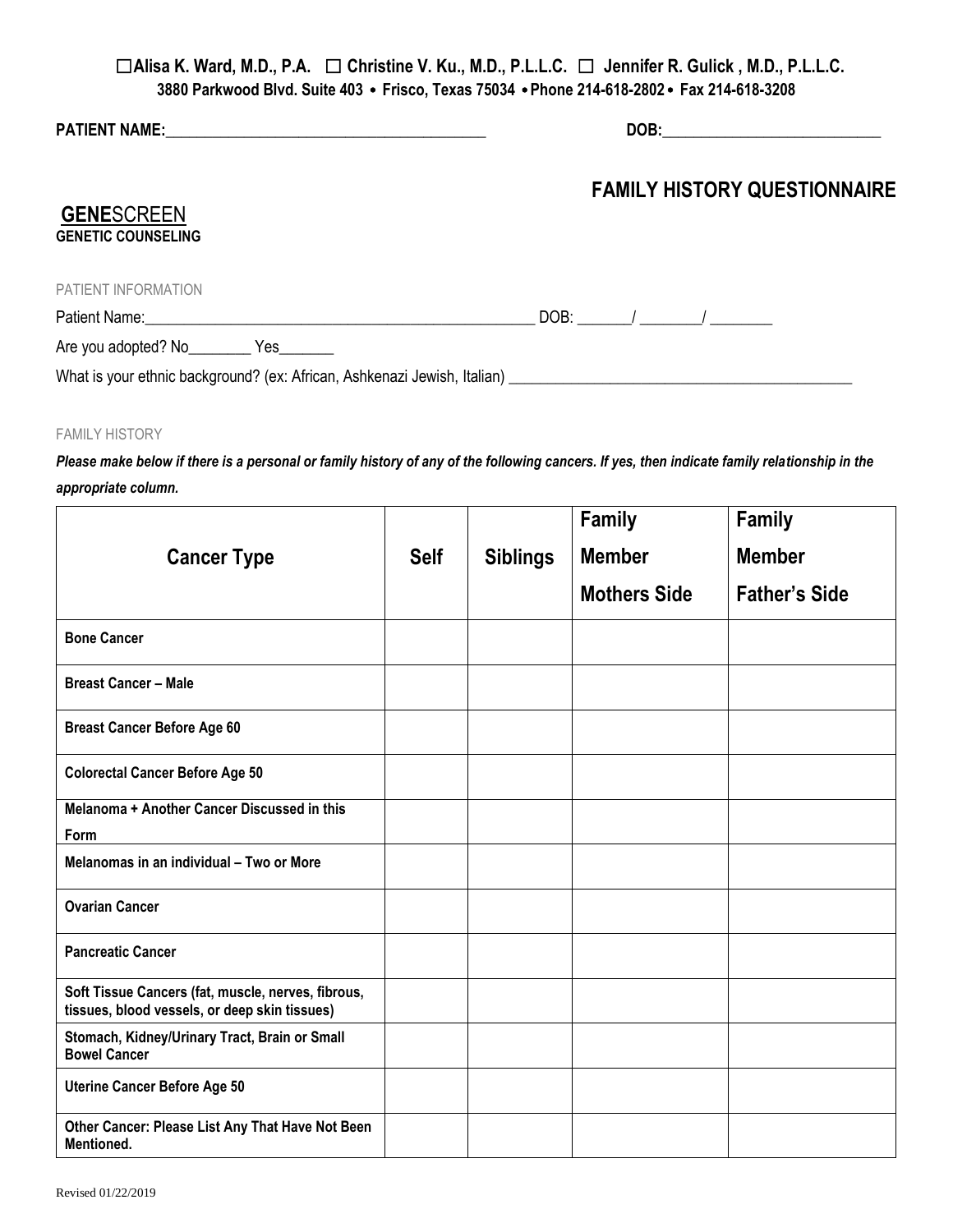**PATIENT NAME:\_\_\_\_\_\_\_\_\_\_\_\_\_\_\_\_\_\_\_\_\_\_\_\_\_\_\_\_\_\_\_\_\_\_\_\_\_\_\_\_\_ DOB:\_\_\_\_\_\_\_\_\_\_\_\_\_\_\_\_\_\_\_\_\_\_\_\_\_\_\_\_**

## **Authorization to Discuss Medical Information**

Drs. Ward, Ku, and Gulick are committed to quality patient care. We are advocates of maintaining patient confidentially. Our physician policy is to speak only to patients and/or guardians personally in regards to their confidential medical information. Also, we will not leave any confidential medical information on a voice mail system without permission to do so. By filling out this form and signing below, you are giving the physicians at our office permission to communicate more detailed information to other individuals and/or your voicemail. Examples include but are not limited to: your lab and test results, information about your condition, prescription refills or changes, appointment scheduling and/or insurance details.

Our office will keep this consent form in your chart. **THIS FORM WILL BE EFFECTIVE UNTIL OTHERWISE NOTIFIED BY THE PATIENT WITH A WRITTEN REQUEST**.

|                                                                                                                | _Date:_________________________ |
|----------------------------------------------------------------------------------------------------------------|---------------------------------|
| I____(initial) authorize the physicians Drs. Ward, Ku, Gulick and staff to leave a detailed voice message      |                                 |
| regarding my medical care at the following phone number(s). You may write specific instructions below.         |                                 |
|                                                                                                                |                                 |
|                                                                                                                |                                 |
|                                                                                                                |                                 |
|                                                                                                                |                                 |
| I____(initial) authorize the physician and staff in our office to speak with the following individual(s) about |                                 |
| my medical care. You may write instructions below.                                                             |                                 |
|                                                                                                                |                                 |
|                                                                                                                |                                 |
|                                                                                                                |                                 |
|                                                                                                                |                                 |

# *\*\* I AUTHORIZE RELEASE OF INFORMATION TO INSURANCE COMPANIES AND PAYORS. \*\**

| <b>Signature</b> |  |
|------------------|--|
|------------------|--|

*\_\_\_\_\_\_\_\_\_\_\_\_\_\_\_\_\_\_\_\_\_\_\_\_\_\_\_\_\_\_\_\_\_\_\_\_\_*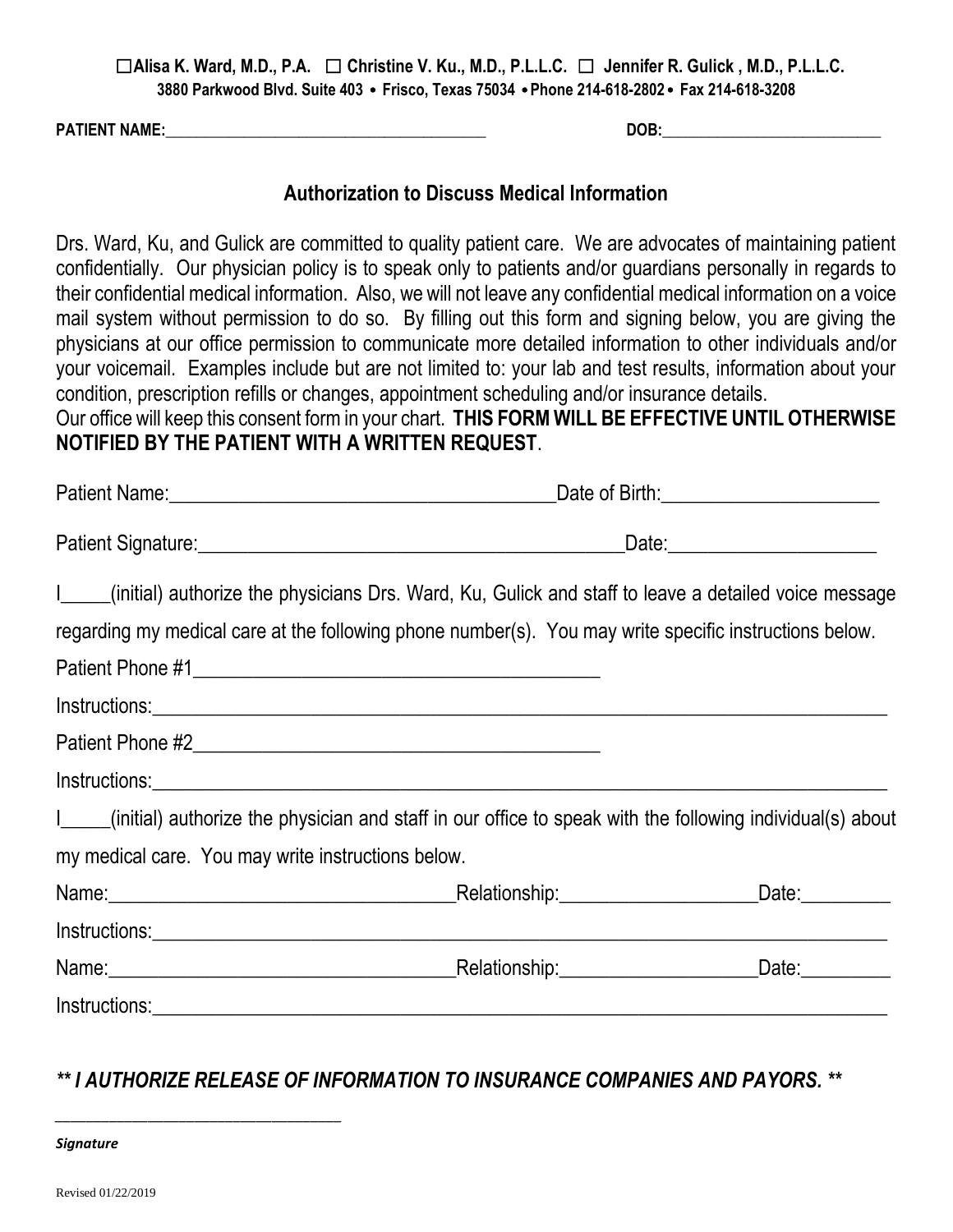|                                                                                                                                                                                                                                                                                                                                                                                                                                                                                                                                                                                                   |                                                                                                                                          | Alisa K. Ward, M.D.<br>3880 Parkwood Blvd., #403<br>Frisco, Texas 75034<br>P: (214) 618-2802<br>$F: (214) 618 - 3208$ |
|---------------------------------------------------------------------------------------------------------------------------------------------------------------------------------------------------------------------------------------------------------------------------------------------------------------------------------------------------------------------------------------------------------------------------------------------------------------------------------------------------------------------------------------------------------------------------------------------------|------------------------------------------------------------------------------------------------------------------------------------------|-----------------------------------------------------------------------------------------------------------------------|
| Name                                                                                                                                                                                                                                                                                                                                                                                                                                                                                                                                                                                              |                                                                                                                                          | DOB _____ Marital Status ______ Date _________                                                                        |
| Reason for Visit                                                                                                                                                                                                                                                                                                                                                                                                                                                                                                                                                                                  |                                                                                                                                          |                                                                                                                       |
| <b>Allergies to Medications</b><br>If yes, please name medicine and describe type of reaction                                                                                                                                                                                                                                                                                                                                                                                                                                                                                                     |                                                                                                                                          |                                                                                                                       |
| <b>Medications and Supplements</b><br>Please give name and dosage                                                                                                                                                                                                                                                                                                                                                                                                                                                                                                                                 |                                                                                                                                          |                                                                                                                       |
| <b>Pregnancy History</b><br>Total Pregnancies____ Full Term____ Pre-term___ Miscarriage___ Abortion___ Ectopic_<br>Date Length of Pregnancy Type of Delivery Sex Weight Living Complications                                                                                                                                                                                                                                                                                                                                                                                                      |                                                                                                                                          |                                                                                                                       |
| <b>Menstrual History</b><br>At what age did you start having menstrual periods?<br>Number of days between first day of one and first day of next period? __________<br>Length of period? ________________ Regular or Irregular ________________________<br>Would you call your periods () light () medium () heavy () clots<br>When was the first day of your last menstrual period? ___________ Do you have cramps?______<br>Would you like information on a simple, safe procedure performed in our office that can significantly reduce or<br>eliminate your monthly periods/cramps? __ Y __ N |                                                                                                                                          |                                                                                                                       |
| <b>Contraception</b><br>Are you sexually active? ___ yes ___ no ___ never                                                                                                                                                                                                                                                                                                                                                                                                                                                                                                                         |                                                                                                                                          | With: __males ____females ____both                                                                                    |
| What is your current form of birth control?<br>How long have you been using your current form of birth control? (please check one)                                                                                                                                                                                                                                                                                                                                                                                                                                                                | Abstinence Birth Control Pill Hysterectomy IUD Menopause Tubal Ligation Vasectomy<br>NuvaRing Patch DepoProvera Rhythm Condoms Nexplanon | Nothing                                                                                                               |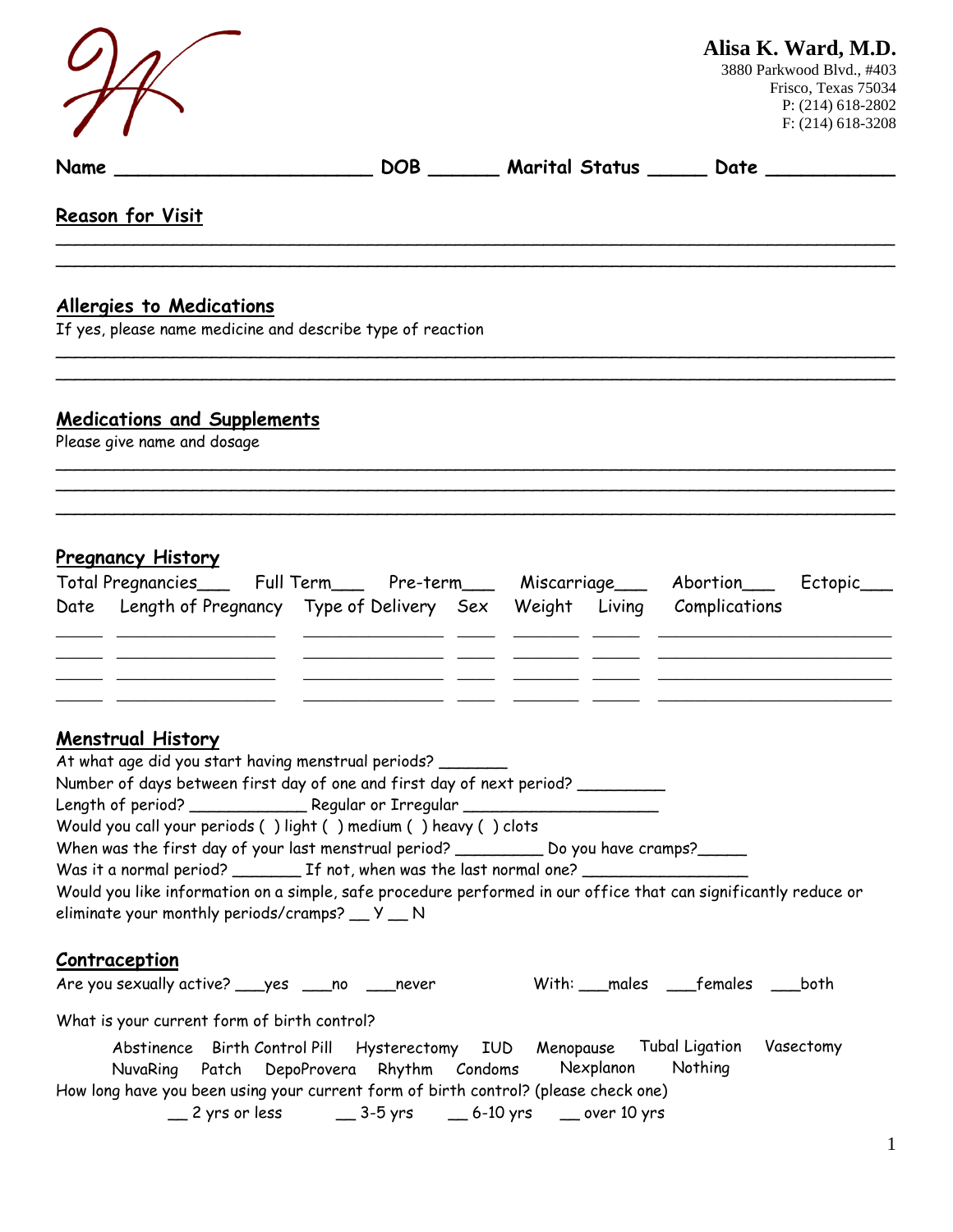|                                                                                                                                     | Alisa K. Ward, M.D.<br>3880 Parkwood Blvd., #403<br>Frisco, Texas 75034<br>P: $(214)$ 618-2802<br>$F: (214) 618 - 3208$ |
|-------------------------------------------------------------------------------------------------------------------------------------|-------------------------------------------------------------------------------------------------------------------------|
| When are you planning to have another child? (please check one)<br>_ within 1-2 yrs ____ within 5-10 yrs ____ my family is complete |                                                                                                                         |
| If menopausal, at what age did your periods stop?                                                                                   |                                                                                                                         |
| Date of last pap smear? _________ Normal/Abnormal? Have you had an abnormal pap smear? _____                                        |                                                                                                                         |
| If yes, please give dates, type (ASCUS, HPV, CIN I, etc.) and treatments (Colposcopy, Cryo, Cone Biopsy, LEEP)                      |                                                                                                                         |
| Date of last mammogram? _______ Normal/Abnormal? Have you had an abnormal mammogram? ____<br>If yes, please give dates and explain: |                                                                                                                         |

Date of last Bone densitometry? \_\_\_\_\_\_\_\_\_\_\_\_\_\_\_\_\_\_\_\_\_\_\_\_\_\_\_\_\_\_\_ Normal / Osteopenia / Osteoporosis

# **Past Medical History**

Please check if you currently have or have had a history of any of the following:

| <u>yes</u> | ΝO                                         | <u>YES</u> |  | NO                            |
|------------|--------------------------------------------|------------|--|-------------------------------|
|            | Reflux/Heartburn                           |            |  | ) Fibromyalgia                |
|            | Spastic Colon/Irritable Bowel              |            |  | Arthritis-Rheumatoid/Osteo    |
|            | ) Hepatitis                                |            |  | Diabetes                      |
|            | ) Ulcers                                   |            |  | ) Thyroid Problems            |
|            | Hypertension                               |            |  | Osteoporosis                  |
|            | ) Heart Disease                            |            |  | ) Nervous Disorder/Depression |
|            | Angina                                     |            |  | <b>Rheumatic Fever</b>        |
|            | Heart Murmur                               |            |  | Migraines                     |
|            | ) Hypercholesterolemia                     |            |  | Dementia                      |
|            | Blood Clotting Problems/DVT                |            |  | Stroke/TIA                    |
|            | Asthma                                     |            |  | Epilepsy                      |
|            | Sleep apnea                                |            |  | Anemia                        |
|            | Tuberculosis                               |            |  | ) Sickle Cell Disease/Trait   |
|            | Pneumonia                                  |            |  | Allergies                     |
|            | Emphysema                                  |            |  | Eczema                        |
|            | Kidney/Bladder Infections                  |            |  | Psoriasis                     |
|            | Kidney Stones                              |            |  | Cancer                        |
|            | Hospitalizations - If yes, please explain: |            |  |                               |

\_\_\_\_\_\_\_\_\_\_\_\_\_\_\_\_\_\_\_\_\_\_\_\_\_\_\_\_\_\_\_\_\_\_\_\_\_\_\_\_\_\_\_\_\_\_\_\_\_\_\_\_\_\_\_\_\_\_\_\_\_\_\_\_\_\_\_\_\_\_\_\_\_\_\_\_\_\_\_\_\_\_\_ \_\_\_\_\_\_\_\_\_\_\_\_\_\_\_\_\_\_\_\_\_\_\_\_\_\_\_\_\_\_\_\_\_\_\_\_\_\_\_\_\_\_\_\_\_\_\_\_\_\_\_\_\_\_\_\_\_\_\_\_\_\_\_\_\_\_\_\_\_\_\_\_\_\_\_\_\_\_\_\_\_\_\_ \_\_\_\_\_\_\_\_\_\_\_\_\_\_\_\_\_\_\_\_\_\_\_\_\_\_\_\_\_\_\_\_\_\_\_\_\_\_\_\_\_\_\_\_\_\_\_\_\_\_\_\_\_\_\_\_\_\_\_\_\_\_\_\_\_\_\_\_\_\_\_\_\_\_\_\_\_\_\_\_\_\_\_ \_\_\_\_\_\_\_\_\_\_\_\_\_\_\_\_\_\_\_\_\_\_\_\_\_\_\_\_\_\_\_\_\_\_\_\_\_\_\_\_\_\_\_\_\_\_\_\_\_\_\_\_\_\_\_\_\_\_\_\_\_\_\_\_\_\_\_\_\_\_\_\_\_\_\_\_\_\_\_\_\_\_\_ \_\_\_\_\_\_\_\_\_\_\_\_\_\_\_\_\_\_\_\_\_\_\_\_\_\_\_\_\_\_\_\_\_\_\_\_\_\_\_\_\_\_\_\_\_\_\_\_\_\_\_\_\_\_\_\_\_\_\_\_\_\_\_\_\_\_\_\_\_\_\_\_\_\_\_\_\_\_\_\_\_\_\_ \_\_\_\_\_\_\_\_\_\_\_\_\_\_\_\_\_\_\_\_\_\_\_\_\_\_\_\_\_\_\_\_\_\_\_\_\_\_\_\_\_\_\_\_\_\_\_\_\_\_\_\_\_\_\_\_\_\_\_\_\_\_\_\_\_\_\_\_\_\_\_\_\_\_\_\_\_\_\_\_\_\_\_

\_\_\_\_\_\_\_\_\_\_\_\_\_\_\_\_\_\_\_\_\_\_\_\_\_\_\_\_\_\_\_\_\_\_\_\_\_\_\_\_\_\_\_\_\_\_\_\_\_\_\_\_\_\_\_\_\_\_\_\_\_\_\_\_\_\_\_\_\_\_\_\_\_\_\_\_\_\_\_\_\_\_\_\_\_\_\_\_\_\_\_\_

Is blood transfusion acceptable in an emergency? \_\_\_\_\_\_\_\_\_\_\_\_\_\_\_\_\_\_\_\_\_\_\_\_\_\_\_\_\_\_\_

## **Past Surgical History**

| r<br>× |
|--------|
|--------|

Procedure:

## **Immunizations (please list dates)**

Tetanus: \_\_\_\_\_\_\_\_\_\_\_\_\_\_\_ HPV: \_\_\_\_\_\_\_\_\_\_\_\_\_\_\_\_\_\_\_\_ Flu: \_\_\_\_\_\_\_\_\_\_\_\_\_\_\_\_\_\_\_

Who is your Primary Care Physician? \_\_\_\_\_\_\_\_\_\_\_\_\_\_\_\_\_\_\_\_\_\_\_\_\_\_\_\_\_\_\_\_\_\_\_\_\_\_\_\_\_\_\_\_\_\_\_\_\_\_\_\_\_\_\_\_\_\_\_